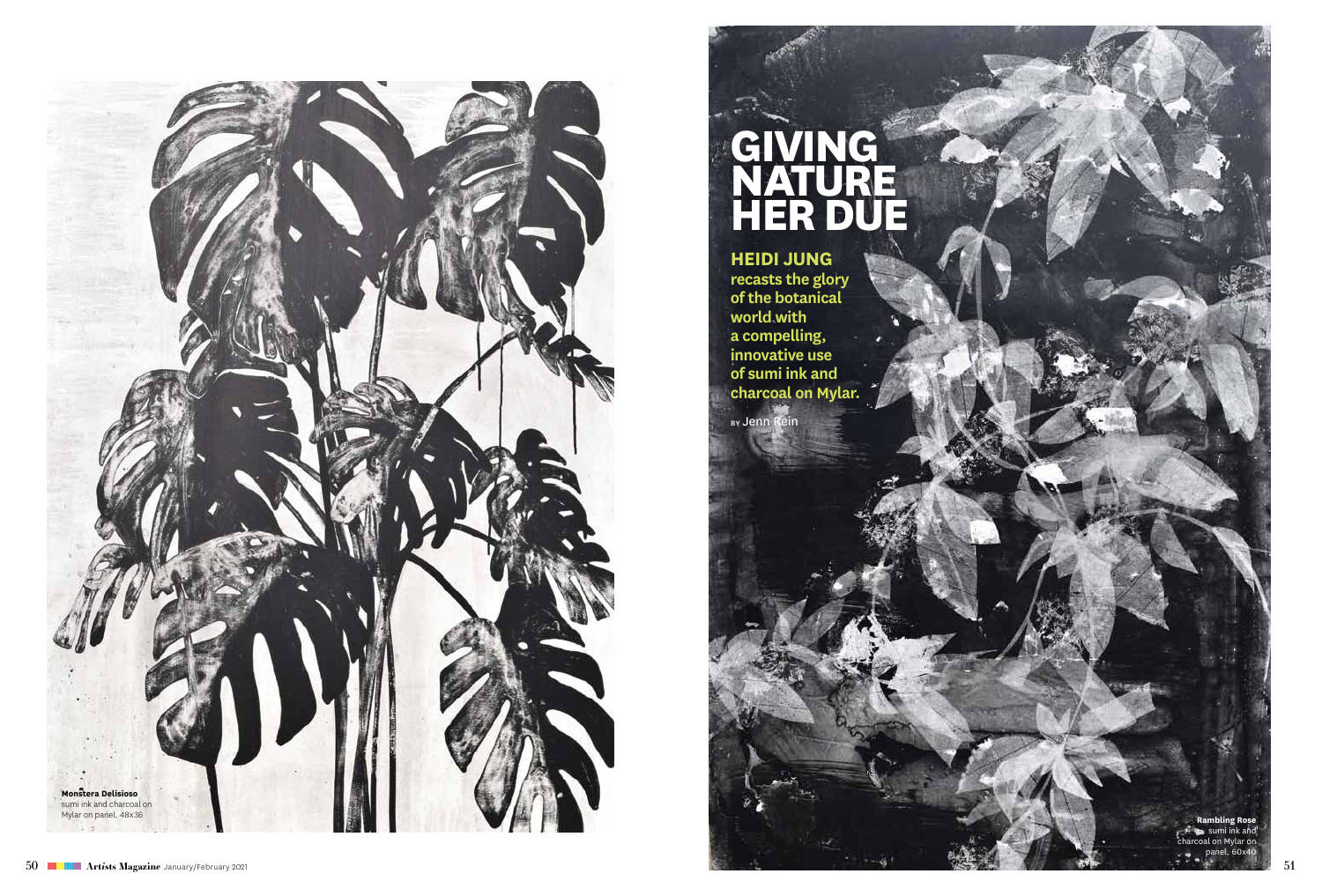For those artists who feel driven to depict the splendor of the plant kingdom, the fractals of nature are an alluring and infinite source of inspiration. Colorado native Heidi Jung brings these patterns into her art with a method of her own devising. The results are a striking ode to botanicals.

Jung keeps nature close at hand on the property of her home in Denver. Warmer weather reveals her passion in the most demonstrable way—with a backyard garden that's as surprising as it is lush. Small olive trees occupy the same space as hostas, and summer vegetables keep company with creeping Jenny and rare lilies.

right **Spike** sumi ink and charcoal on Mylar on panel, 48x36

below **Palo Verde** sumi ink, charcoal and pastel on Mylar on panel; 18x24





Wisteria hangs in graceful suspense on the outside of her small studio, which boasts a garage door with glass panels. Nature is always within Jung's view.

The botanical models she uses are often dead and dried, far past what most people would consider their peak; however, the details of a plant are laid bare at the hands of this artist. The structure and form of her specimens tell a story of life that's closer to declining than thriving, but within these organic relics, Jung finds the beauty that feeds her work.

## **Drawn From the Darkroom**

Commenting on her education at the Metropolitan State University of Denver, Jung says, "I started in photography, but then everything moved to digital. Instructors were talking about how you could plop the state capital into the background of a photo, even while sitting in your living room. It lacked authenticity, and I was heartbroken because I love the darkroom. I love the magic that happens in a darkroom when the image reveals itself."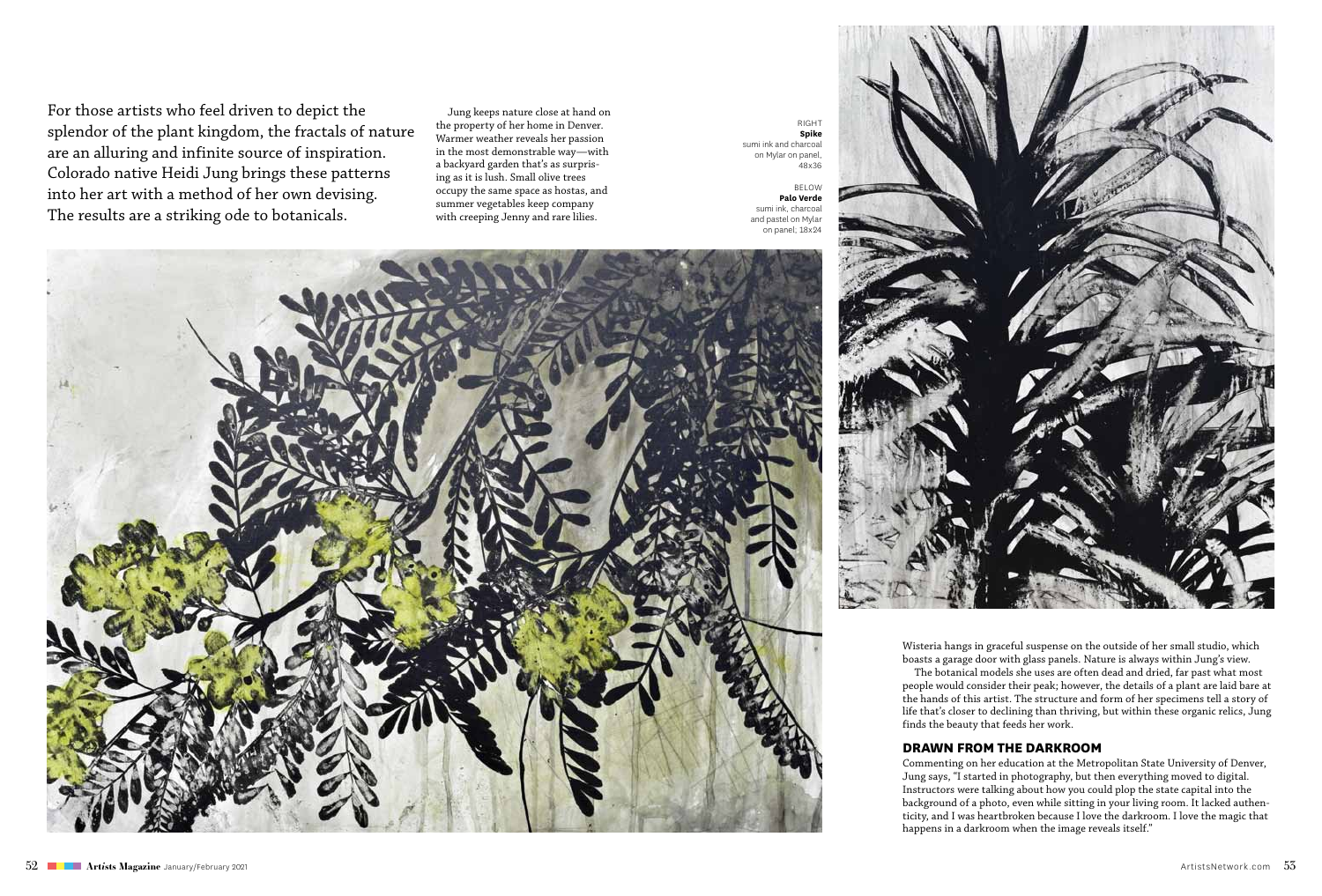The digital age that permanently changed photography as a medium literally took Jung back to the drawing board. "I decided to go all the way back to the beginning," she says. "One of my professors had said, 'When you're an artist, whether you're a sculptor, a painter or a jewelry maker, you have to know how to draw.'" She moved into creating a body of work on cotton rag,

primarily in charcoal and ink, sticking to the black-andwhite aesthetic of the photography she so loved. Her subject matter in those early days was not so far removed from her current choice. "My senior thesis show was a series of insect drawings," says Jung, "so it was a natural

progression to go into botanical imagery."

below left **Beet** sumi ink, charcoal and pastel on Mylar on panel, 60x40

**BELOW RIGHT Joshua**

sumi ink, charcoal and pastel on Mylar on panel; 18x24



A piece currently created by Jung might read as a large photographic negative to the viewer. The flat black-and-white presentation reflects a depth in shadow reminiscent of classic darkroom techniques. Conversely, one might wonder if the illustration itself is digitized by the artist, with the final work printed on Mylar and then mounted onto a panel. Neither of these guesses would be accurate.

## **Add and Subtract**

Using a Chinese calligraphy brush to apply sumi ink to a sheet of Mylar, Jung draws her subject in pure silhouette. What may seem to be a simple, routine beginning of the artist's process is, in fact, the most arduous stage as she strives for a highly accurate depiction. "If a drawing doesn't make the cut, it becomes a 'carcass,'" she says, gesturing to the corner storage in her studio that boasts a stack of Mylar stained with sumi ink.



## **Natural Setting**

Jung's work speaks softly in muted tones, but the enlarged view of her organic subject matter carries a huge impact, as seen in this 2016 exhibition photo taken at the Denver Botanic Gardens. The ink and charcoal drawings seem fully at home among the natural foliage and, in fact, many of the artist's works are based on photos taken in these gardens.

**Carrots** sumi ink and charcoal on Mylar on panel, 40x60



On the other hand, if a drawing sees completion, it's laid flat, initiating a two-week drying process. During this period, Jung will eventually hang the nearly dried work in order to view where her next steps might lead—and these next steps are what contribute so heavily to Jung's innovative approach.

Once a drawing has dried, the artist uses sandpaper to blend the ink into the Mylar and to distress the ink, creating what she calls a "halo effect" around the shape of the plant. Jung also starts applying charcoal at this stage, defining the form of the plant at a deeper level. Grattage the removal or erasure of granulations—is another technique that comes into play, involving various tools or the use of water. The artist points out that her movements around the ink must be calculated, especially when they involve water, as it has an aggressive power to strip away pieces of the composition—but when the sweet spot is achieved, a finished work by Heidi Jung hangs in captivating repose. Presented in panel form, the raw organic image draws in the viewer through its sheer familiarity. Something as simple as a common beet presents an alluring design (see Beet, opposite).

## **A Quietly Striking Presence**

Early on, Jung sought to marry attractive presentation with the best economical use of her medium. Artists seeking to gain a foothold and facing financial challenges may struggle with the expense of framing pieces they've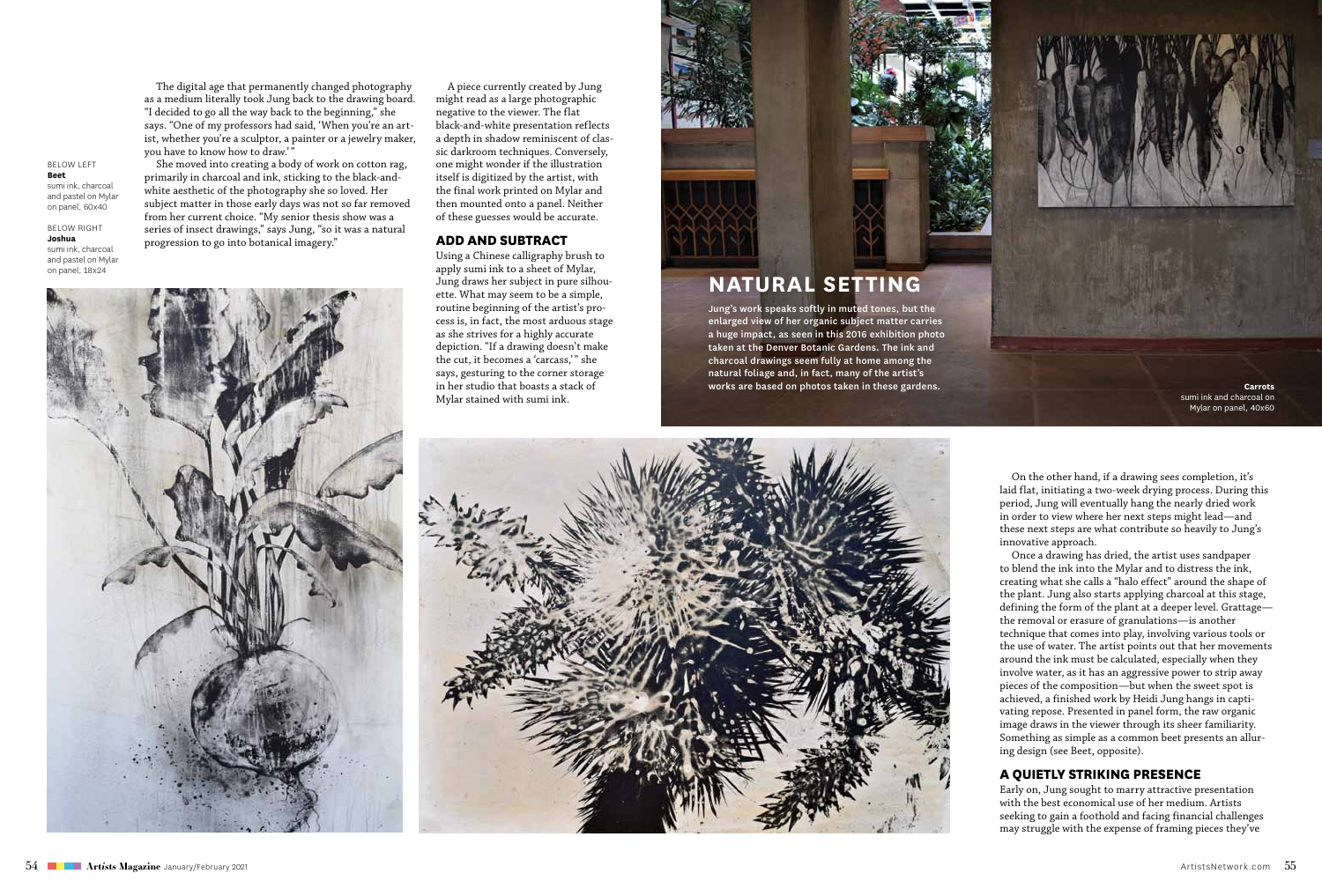

worked so hard to complete—and then there might also be shipping charges. "Framing and shipping can become really big problems," says Jung, "between cost and breaking glass and all of that."

She experimented with presentations that eliminated the need for framing. First she tried wrapping drawing paper around a canvas. "The canvas gave the piece stabil ity," says Jung, "but the paper was still free-floating on a stretcher. That proved to be rather delicate, so I abandoned the idea." The lightning strike she needed was her discov ery of sumi ink applied to Mylar, which she could adhere with adhesive to a panel.

In a gallery or exhibition setting, Jung's large, unframed black-and-white panels featuring plant-based shapes quietly command attention (See Natural Setting, page 55). The undergrowth of leaves, stems, petals, thorns, seed pods, reeds and pieces of organic matter that form the surface of our natural environment are familiar and welcoming.

Michael Warren Contemporary, in Denver, has been dis playing this artist's work for six years. Gallery owner Mike McClung understands why his clientele connect to Jung's aesthetic. "People relate to the botanical imagery and

connect her artwork with their own experiences in nature," he says. Another element of her work is its approachability, "In the same way black-and-white photography is used to focus attention on a subject, Heidi uses a reduced palette of sumi ink and charcoal to calm the viewer's senses," McClung says.

## **Viewer In put**

Jung professes that she more than likely will "forget the bloom," focusing not on a flower but rather the structure that surrounds it. That doesn't mean, however, that she shuns floral themes. "If someone wants a commissioned piece and tells me that hydrangeas are their favorite flower, I'm going to do my best to give them what they want," she says. "I'm not so caught up in my aesthetic that I can't collaborate."

In the same manner, Jung is not so enamored of the simple elegance of black and white that she shuns color. On some pieces she applies pastel, adding an aura or "essence," as she calls it, to the drawing. "It's just a suggestion of what the subject's life may have contributed to its surrounding world," she says.



above **Meadow** sumi ink and charcoal on Mylar on two panels, 48x120

#### LEFT f

**Redirection** sumi ink, charcoal and pastel on Mylar on two panels; 48x84